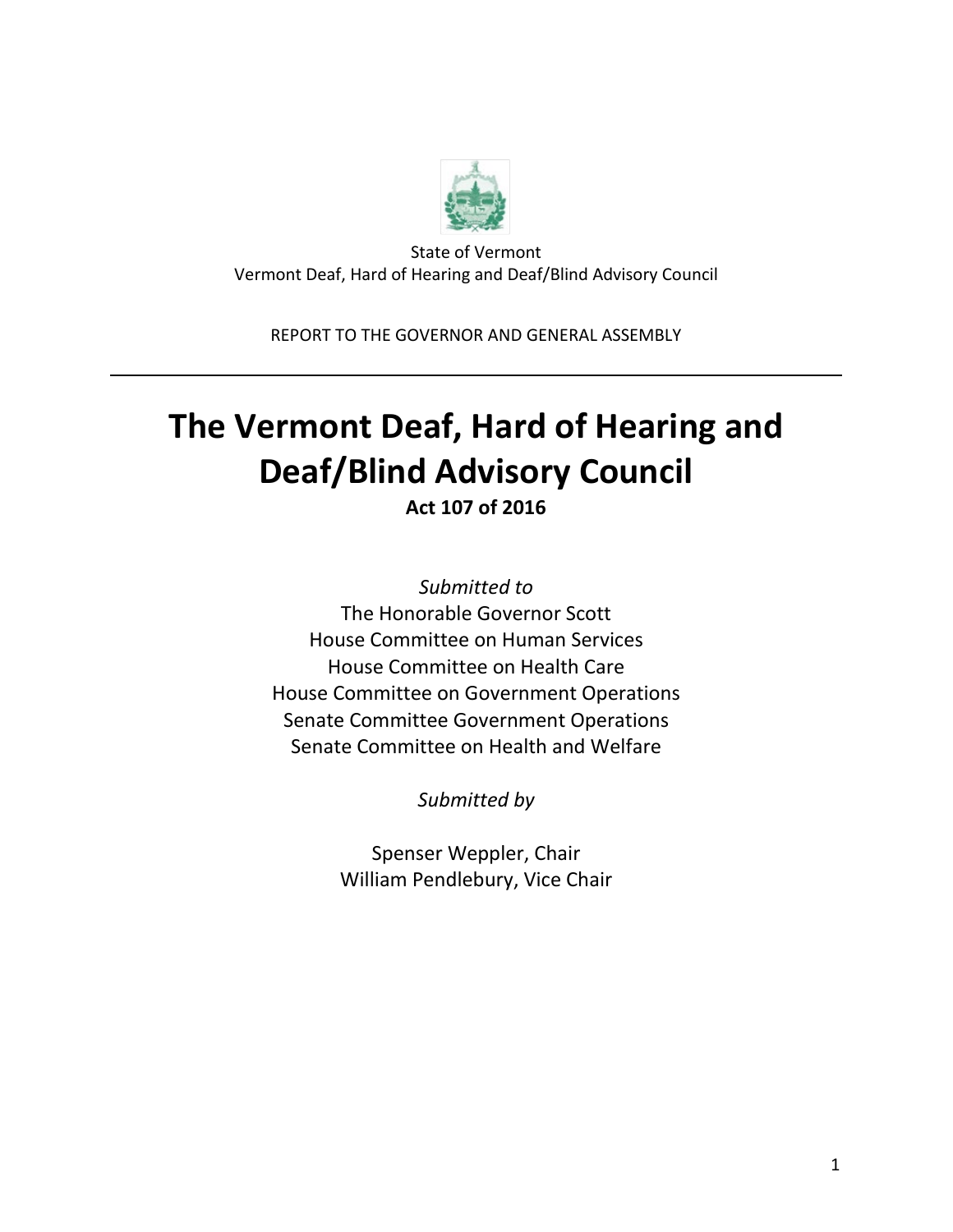January 15, 2020

Dear Governor Scott and Vermont Legislature,

As outlined in Bill S-66 and Act 107 of 2016, the Vermont Deaf, Hard of Hearing and DeafBlind (D/HH/DB) Advisory Council was established in the spring of 2016 and is required to submit an annual report to the Legislature and Governor's Office with updates and any recommendations. The Council is made up of members that bring a unique blend of experience and knowledge from the professional, community and family perspective. The Council is guided by its mission statement as follows:

### **The mission of The Vermont Deaf, Hard of Hearing, and DeafBlind Advisory Council is to improve the lives of all Vermonters who are Deaf, Hard of Hearing or DeafBlind by recommending policy that promotes diversity, equality, awareness and access.**

The role of the Council is to continue to make recommendations to the Legislature and the Governor's office in order to shape quality improvement initiatives and policy implementation for those individuals who are D/HH/DB and are in need of services and resources in Vermont for which there is a current lack of.

Last year one the key recommendations from the council was the need for coordination of services and a single point of entry for services for Deaf, Hard of Hearing and DeafBlind children and adults through creation of a state funded position that would oversee this work with the assistance of the Council and would be housed in the Agency of Human Services specifically the Department of Disabilities, Aging and Independent Living.

With the support of the Administration and the Legislature this position was appropriated funding in last year's budget. The entire community of Deaf, Hard of Hearing and Deaf Blind as well as the Council thank you for your support and leadership. An update on this position, its responsibilities, and the hiring process is provided later in this report.

It is our hope that this single point of entry will help prevent children and adults who are Deaf, Hard of Hearing or DeafBlind from falling through the cracks at any stage. Their quality of life, and in many cases overall health, should improve as we create easier access to supports and resources. Moreover, this centralized point for resources and information will enable and empower individuals to be contributing members of their communities, impacting our Vermont economy in a positive way and potentially incentivizing the D/HH/DB populations outside of Vermont to consider moving here.

Our state population continues to age, and with that comes the increasing likely hood of individuals that will develop onset hearing loss. Many view this as a new public health crisis and one that can hopefully start to be addressed through the assistance of the council, the new director and an overall more coordinated approach across state government agencies and health and community service providers.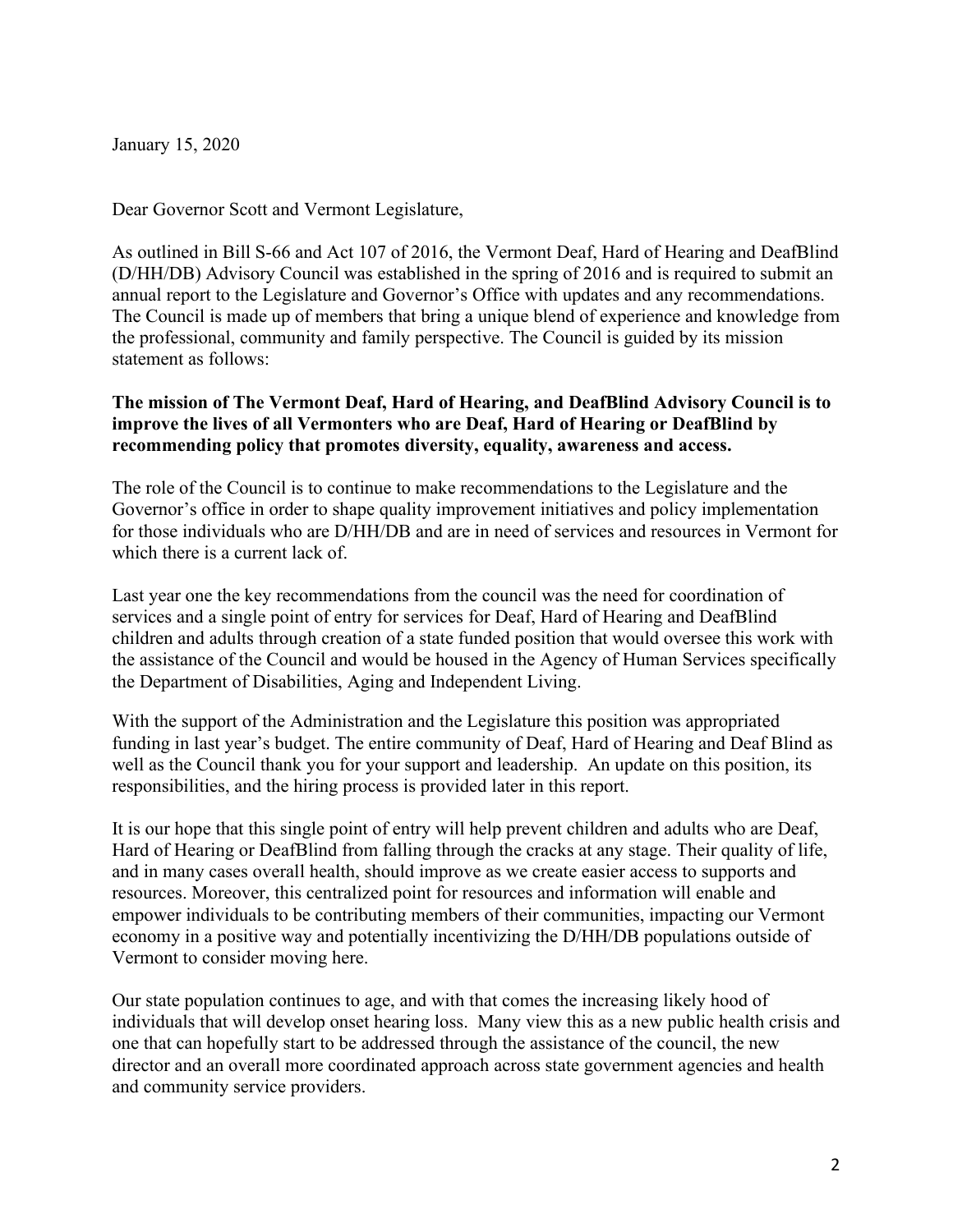Our Council looks forward to continuing to work collaboratively in moving the needle forward and improving services for children, adults and seniors who are Deaf, Hard of Hearing and DeafBlind.

Sincerely,

Spenser Weppler, Chair

William Pendlebury, Vice Chair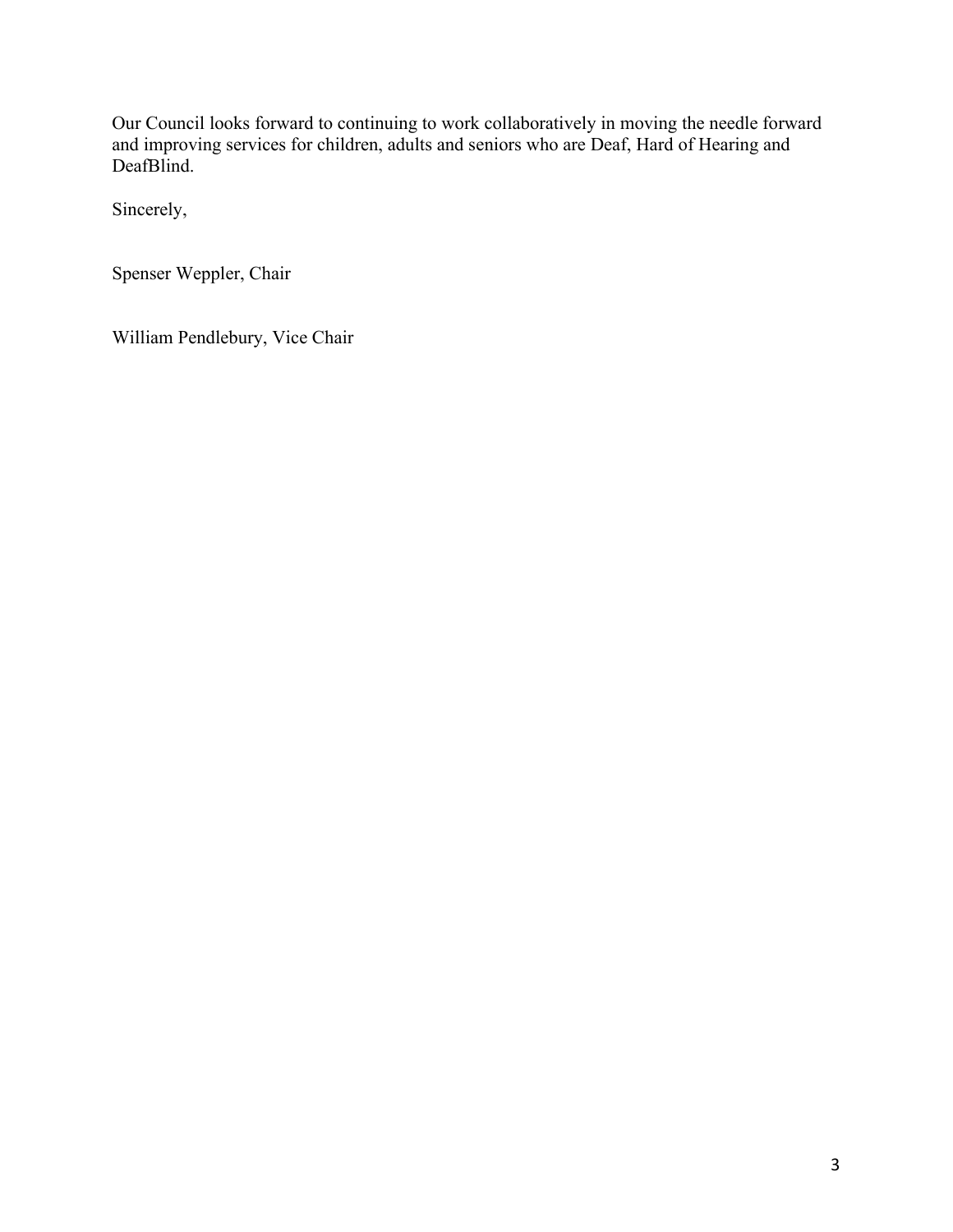## Deaf, Hard of Hearing, and DeafBlind Advisory Council Annual Report January 2020

The Advisory Council met in March, May, September and November of 2019. The Council has four established sub-committees (1) birth to 3 years of age, (2) school age (3 to 21 years of age), (3) adults, and (4) older Vermonters. Those subcommittees meet as necessary and confer at Council meetings, sharing information as available and required for the work of the Council. This annual report is a culmination of background and demographic information, recommendations for analysis or action and accomplishments across the spectrum of services and service providers for individuals who are Deaf, Hard of Hearing and DeafBlind. Please see the Appendix for a list of the current Council members and their affiliations.

## **Background and Demographics:**

Untreated hearing loss poses barriers to communication, acquiring language, much of daily life, and access to health care. Hearing loss can be associated with negative health outcomes, including cognitive decline, incident dementia, falls, depression, reduced quality of life, and an increased number of emergency department visits and hospitalizations (Reed et al. 2018), falls with injury; and inability to work, travel, or be physically active *(*PCAST 2016). Hearing loss has also been correlated with multiple issues including social isolation, depression and communication misunderstandings.

Hearing aid use was positively associated with improved memory scores after using hearing aids (Maharani 2018). Use of hearing aids is associated with delayed diagnosis of Alzheimer's disease, dementia, depression, anxiety, and injurious falls among older adults with hearing loss (Mahmoudi et al. 2019).

It is critical that children receive access to sound and language when they are very young; the brain cannot remake neural pathways later in life. New research is showing that even mild hearing loss causes permanent changes in a child's brain (Calcus 2019). According to Golub (2019), "the association between hearing loss and impaired cognition may be present at earlier levels of hearing loss than previously recognized; the current 25dBHL threshold for defining adult hearing loss may be too high". Hearing loss affects more than individuals, it is a public health crisis, per multiple national reports by the National Academy of Science (2016, 2017) and President's Council of Advisors on Science and Technology (2015).

Cost of hearing aids, their exclusion from most health insurance plans, and racial and socioeconomic disparities are barriers to being able to hear. 64% of people with severe hearing loss reported that they could not afford a hearing aid, and over 75% identified financial factors as a barrier (Kochkin 2007). White and higher socioeconomic individuals (Bainbridge 2010) are more likely to wear hearing aids, even when Black individuals were more likely to have had a recent hearing test (Neiman 2016). Adults in rural communities cite lack of easy access to hearing healthcare, in addition to lack of insurance coverage and high cost of hearing aids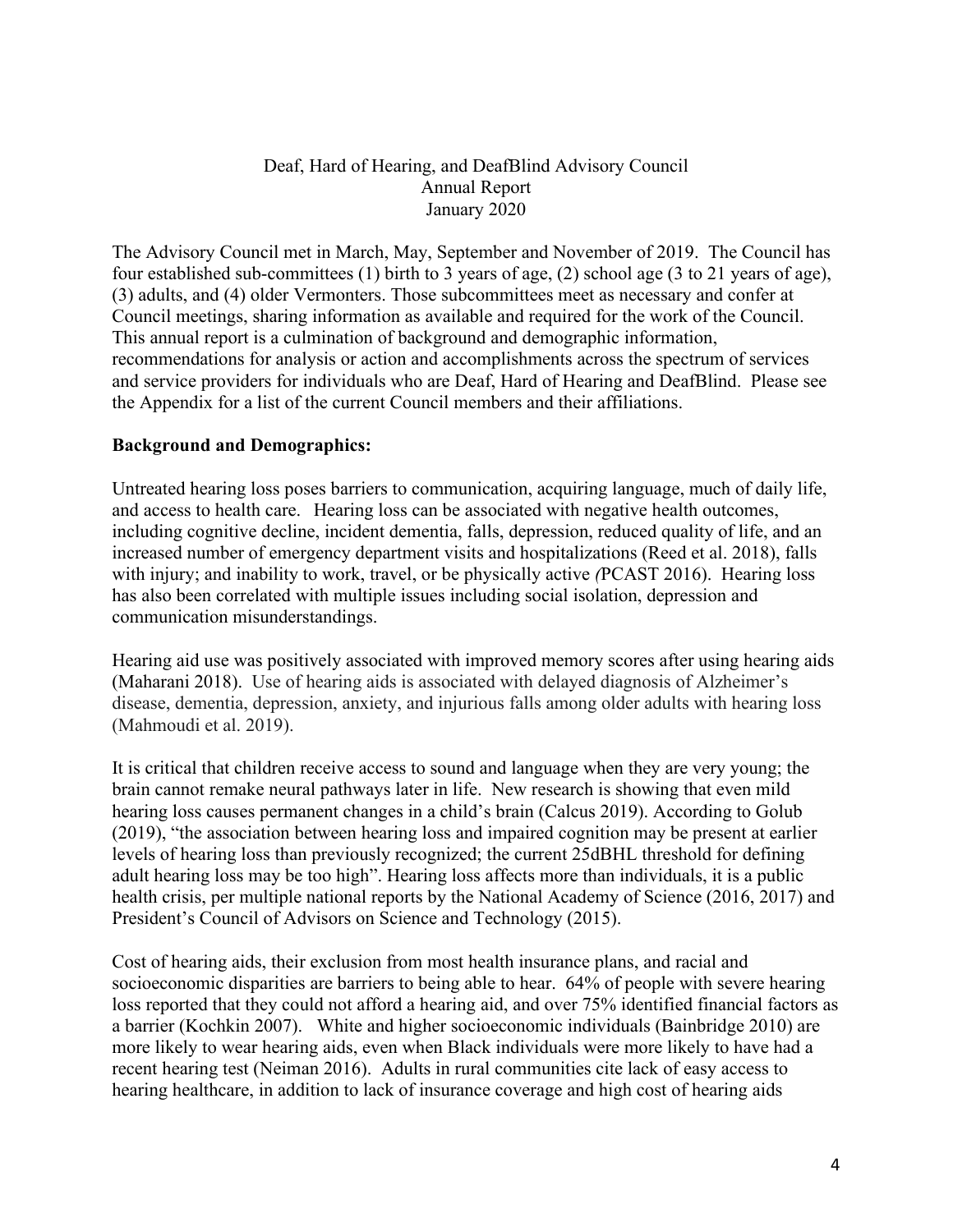(Powell 2019). Heightening the problem, people with untreated hearing loss earn as much as \$30,000 less annually than do people with normal hearing. There is a \$14,100 income differential between people with mild and severe hearing loss (Kochkin 2007).

People with more severe hearing loss may require more advanced models hearing aids, whereas people with more mild hearing loss may succeed with more basic models (Cho 2019). The level of hearing aid support needed by individuals with hearing loss may vary depending on their degree and nature of hearing loss, as well as speech discrimination abilities.

We are also aware of increasing research which links hearing loss to earlier onset of dementia. As a state, it is critical that we recognize the impact of these correlated conditions, both in terms of their impact on the lives of Vermonters but also on the costs of health care, particularly longterm care, across the state.

Hearing loss can take many forms: it can be mild or severe, present at birth or begin later in life, occur gradually or suddenly, result from a health condition or accompany aging. The potential impact of hearing loss on health, employment and health care costs is profound.

Hearing loss is a national public health concern, the scope of which is outlined in three major federal reports:

- "Hearing Health Care for Adults: Priorities for Improving Access and [Affordability"](http://nationalacademies.org/hmd/reports/2016/hearing-health-care-for-adults.aspx?_ga=2.51556269.524110590.1547840253-102203690.1547840253). National Academy of Science 2016
- "The Promise of Assistive Technology to Enhance Activity and Work [Participation"](https://www.nap.edu/catalog/24740/the-promise-of-%20assistive-technology-to-enhance-activity-and-work-%20participation) National Academy of Science 2017
- "Aging America & Hearing Loss: Imperative for Improved Hearing [Technologies"](https://obamawhitehouse.archives.gov/sites/default/files/microsites/ostp/PCAST/pcast_hearing_tech_letterreport_final.pdf) President's Council of Advisors on Science and Technology 2015

Hearing Loss is an invisible but common health issue. The prevalence of hearing loss is 17% of the population overall but as high as 79% among those aged 80 and older, affecting as many as 48 million Americans. Based on Vermont's population of 625,000, this suggests there are potentially between 62,000 and 125,000 Vermonters of all ages experiencing some degree of hearing loss. It is important to note that the incidence of hearing loss increases dramatically with age. For older people (age 65 and older) the incidence of hearing loss can be as high as 33% - 50%. Based on Vermont Census Data (July 1, 2018) 18.7% or 117,000 of Vermonters are age 65 and older which means that there could potentially be between 39,000 and 59,000 older Vermont experiencing hearing loss. With an aging demographic in Vermont, these numbers will continue to rise.

The only school for the deaf in Vermont, the Austine School, was founded in 1904 in Brattleboro. Due to significant declines in enrollment, from 145 students in the 1970's to just 25 during the 2013-2014 school year, and the prohibitive costs to operate the school full time, the school had to close its doors in June of 2014. The decline in enrollment didn't reflect a reduction in the number of students who are Deaf, Hard of Hearing or DeafBlind but rather an increasing use of mainstreamed educational services. While the mainstream approach continues and is more prevalent, families continue to anecdotally report challenges in creating and maintaining social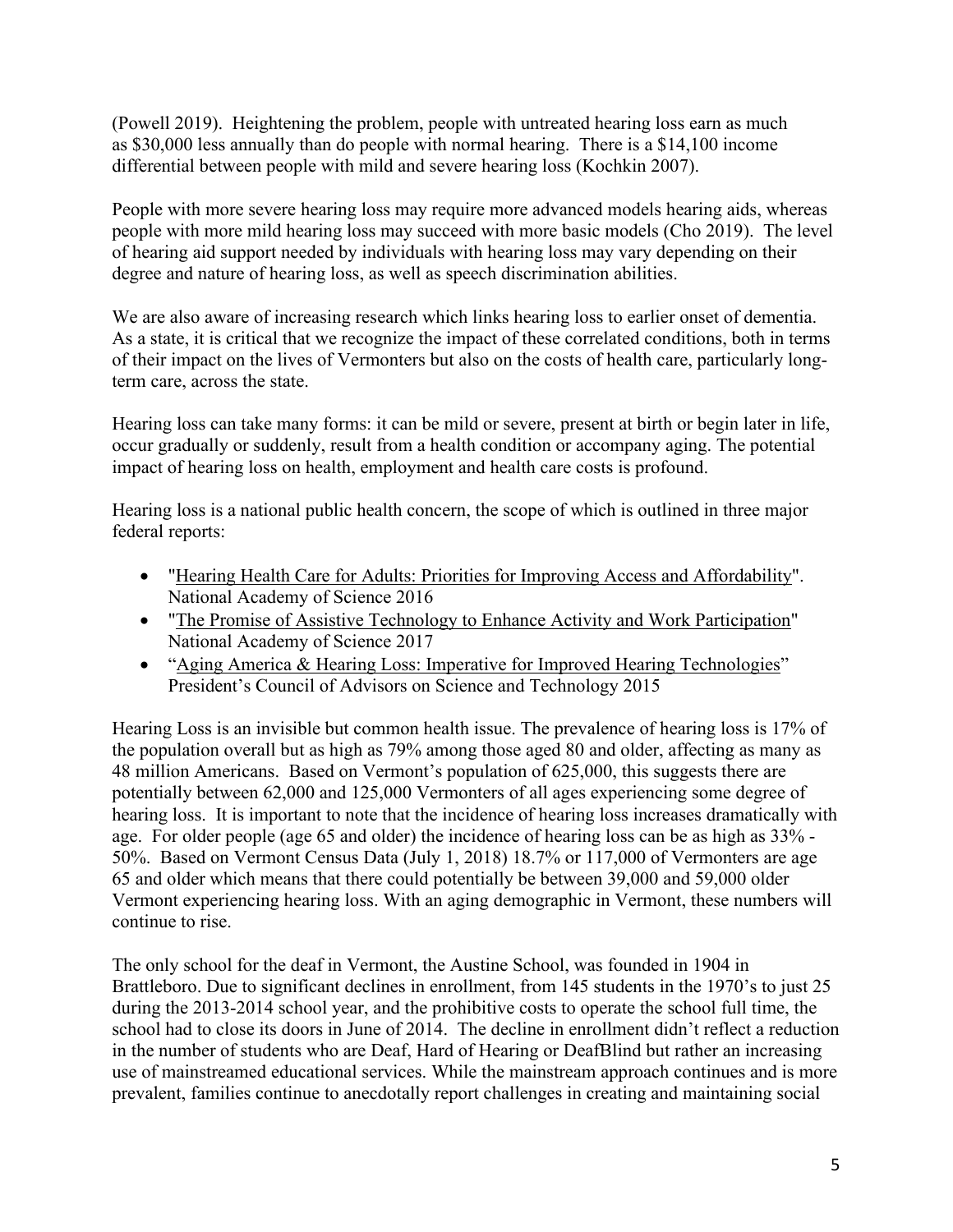connections for their children who are Deaf, Hard of Hearing or DeafBlind. The Deaf Community also reports anecdotally and with regularity that families with children who are born profoundly deaf are more likely to leave the state in order to find settings capable of offering both educational and social connections to individuals and communities who are culturally Deaf and who utilize American Sign Language.

Additionally, since 1998, the Vermont Center for the Deaf and Hard of Hearing which had run Austine had also provided an array of services to deaf individuals and families throughout the state. The school's funding crisis ultimately impacted the Center, which was forced to close as well. The result of these closings, in part, led to the creation of the Vermont Deaf/Hard of Hearing/DeafBlind Council to examine available resources and services for these populations in Vermont.

Children's services are provided by many professionals and agencies in Vermont. Several organizations oversee and coordinate the services and the various service programs.

The Vermont Early Hearing Detection and Intervention Program (VTEHDI) is under the purview of the Vermont Department of Health (VDH).

Funding Sources for VTEHDI

- 1. Health Resources Services Administration (HRSA)- Currently in the final year of the grant agreement. Grant is responsible for partially funding of VTEHDI Program Director, Audiologist, VT Hands & Voices (VTH&V) and Deaf and Hard of Hearing Program Early Intervention at Nine East Network Center (NEN).
- 2. Center for Disease Control (CDC)- Currently in the final year of the cooperative agreement. Partially funds the Program Director, Audiologist and Data Administrator. CDC funding is for enhancing the Childhood Hearing Health System database part of the VDH fully integrated system.
- 3. Newborn Screening Fees support a part time administrative assistant, Parent /Family Engagement Consultant, equipment and supplies.

VTEHDI Annual Report to Center for Disease Control (CDC)-Birth Year 2018

- o 5327 babies were born in 2018-Over 99% received a hearing screening
- o 10 babies were diagnosed with hearing loss
- o 10 babies were referred and entered into early intervention services.
- o 0% lost to follow up for 2018

#### Birth-to-K Program- Children's Integrated Services-EI and the Parent Infant Program

The Birth-to-K program provides support to families, Early Intervention teams, and Early Education teams to ensure that children with hearing loss reach their full language and learning potential. Our overarching goal is Kindergarten Readiness. Birth-to-K is made up of two distinct programs: Parent Infant Program (PIP) for children 0-3 operates as part of the CIS-EI team and follows a parent coaching model; and Early Education for children 3-K contracts with schools to provide consultation as well as direct assessment and intervention around the unique educational needs of students with hearing loss. Our staff of five works across both programs, providing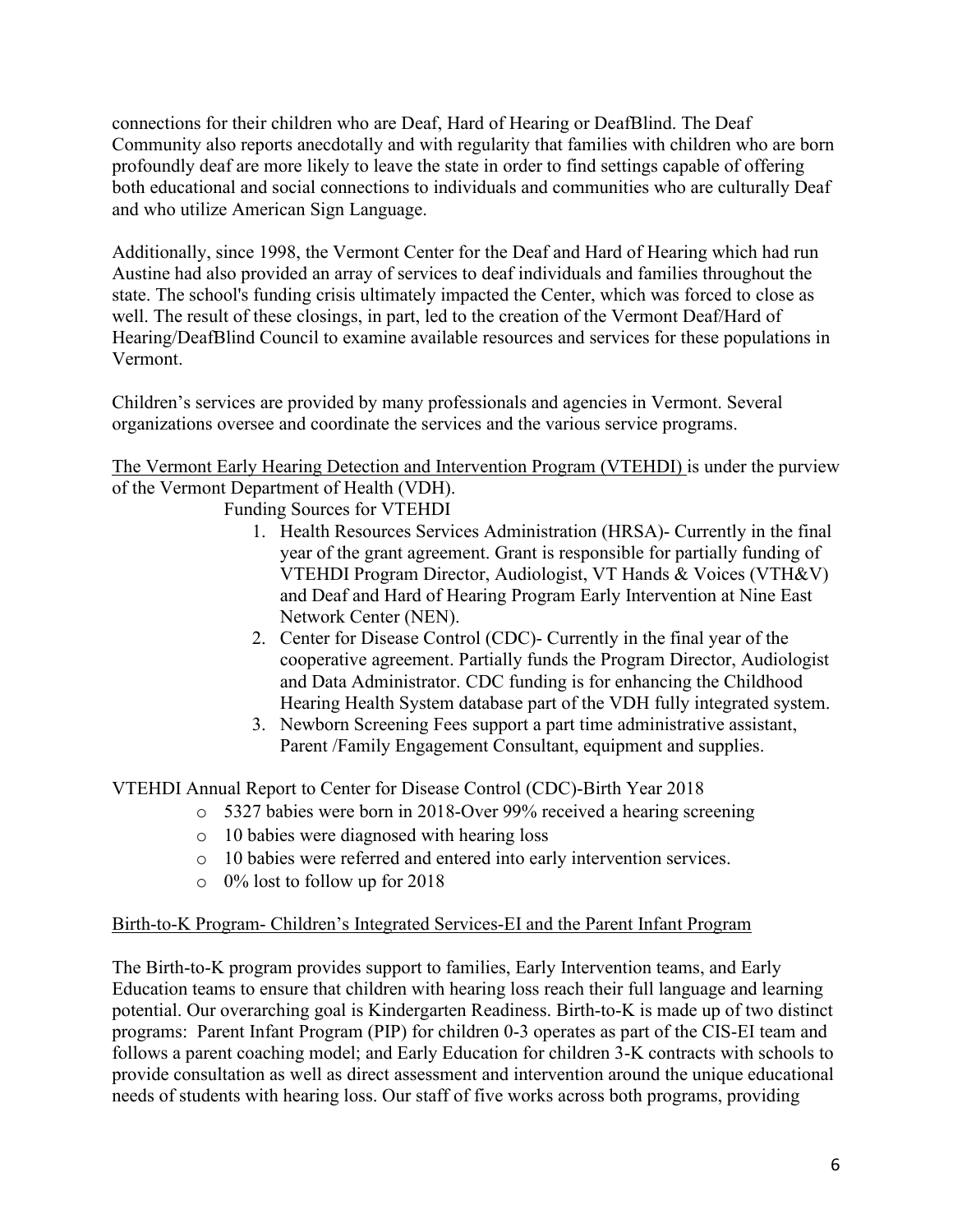continuity as children move from early language development (spoken or visual) into early academic skills, including pre-literacy. One recent highlight is our provision of trainings to CIS-EI teams around the state, so they are well-informed about options and resources when working with families who have a child with hearing loss. One challenge we face is lack of CIS-EI funding for HAT (hearing assistive technology) for children younger than 3yo.

# K-12 program- Nine East Network

The K-12 Educational Services Unit serves more than 400 school-age students with hearing loss across the state of Vermont. Our professional staff, composed of licensed Teachers of the Deaf and Hard of Hearing and Educational Audiologists, have the specialized training and knowledge to support this unique and low-incidence population of students. They provide:

- o Specialized consultation (indirect service) to school teams to help them meet the needs of Deaf/Hard of Hearing Students, for example classroom accommodations/modifications, support with Hearing Assistive Technology, assessment considerations, and in-service trainings.
- o Direct services to Deaf and Hard of Hearing Students in the areas of self-advocacy, academics, language and speech, and communication and social skills.
- o Opportunities for students with hearing loss across the state to connect with one another, which is critical to support "self-awareness, social communication, and overall socialemotional well-being"

This program has been affected by the national shortage of Teachers for Deaf/Hard of Hearing Students. We have partnered locally with Granite State College in New Hampshire to train future teachers to meet the needs of our students here in Vermont.

# ASL and Bilingual Education

The ASL (American Sign Language) and Bilingual Education Unit serves children who use sign language as part of their communication repertoire. Some of our students use primarily ASL to access their education while others use both sign and listening and spoken language. In addition, we serve students who do not have hearing loss but whose educational team has found sign to be a benefit to their communication.

It is our goal to ensure that all children have the linguistic access they need to be successful in any educational setting they are working in. We do this by providing qualified teachers of the deaf and hard of hearing, educational interpreters or communication facilitators in school settings as well as providing sign instruction to students, their families or educational team members.

We are currently doing sign instruction with approximately 43 students across the state. We also have one teacher of the deaf/hard of hearing and eight educational interpreters or communication facilitators working in schools. We, as other programs in our field across the country, continue to struggle to find qualified candidates to meet all of the needs of our students. In the future, we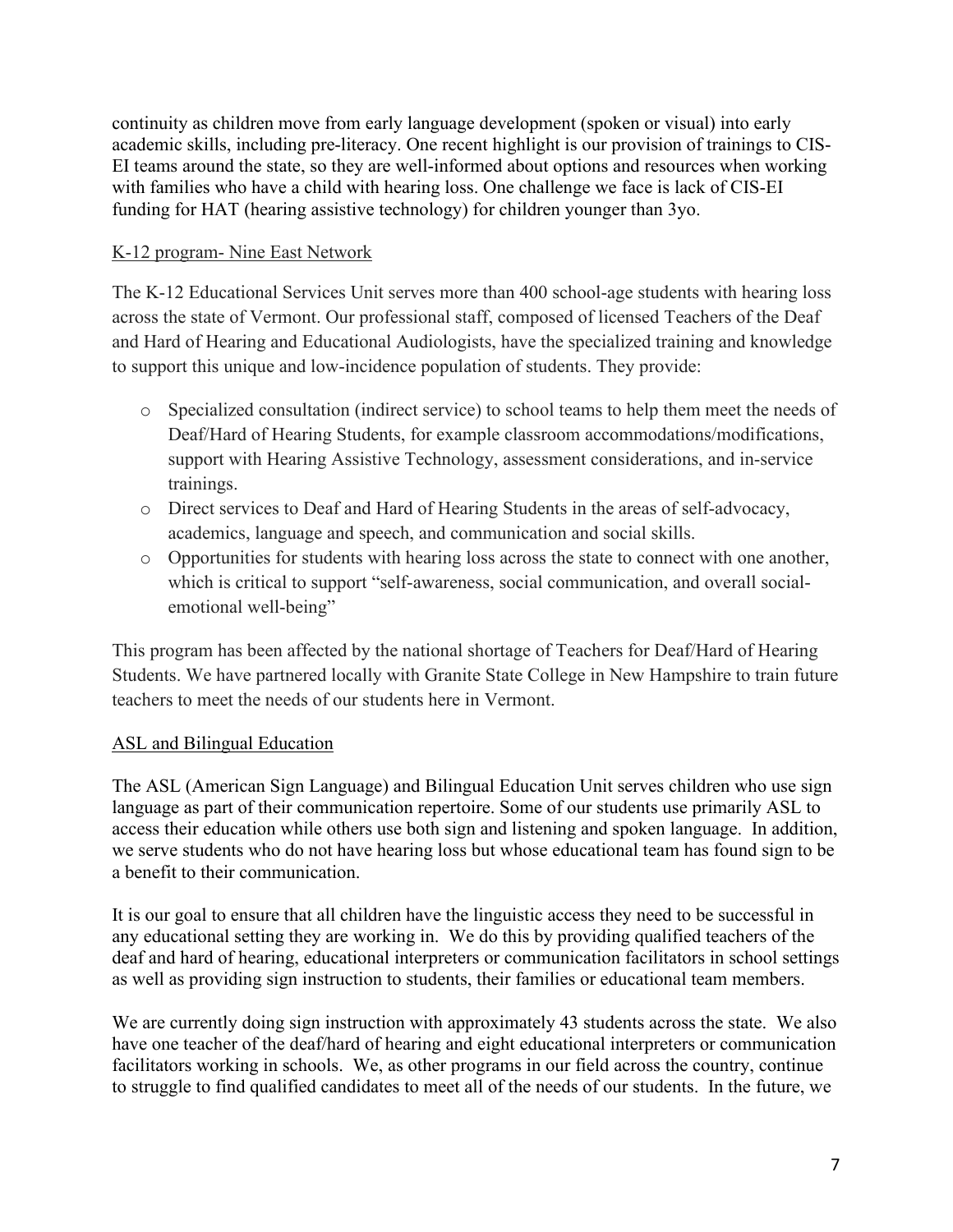will continue to bolster the skills of the staff we currently have and hope to find a way to partner with UVM that now offers ASL as a minor to see if they can support our need for qualified staff.

#### **Recommendations:**

Our work over the past several years has positioned the Council to make recommendations that can shape quality improvement initiatives, policy implementation and service delivery across the state for the D/HH/DB populations. Our recommendations for the coming year are detailed below.

- 1. **Hearing Aid Coverage**: While Medicare and most commercial insurance plans do not cover hearing aids in Vermont, Medicaid does, as does the VA for veterans. However, while Vermont Medicaid does have a hearing aid benefit, it is based on an individual's hearing loss and must meet the minimum hearing loss criteria in order to qualify for the benefit. Additionally, not all Medicaid plans are inclusive of a hearing aid benefit; this is dependent on the specific aid category within the individual's Medicaid plan. The Council endorses requiring commercial insurance coverage for hearing aids for all individuals for whom hearing aids are medically necessary. Vermont is the only state in New England that does not require some form of commercial coverage for hearing aids. There are currently 23 states that do require insurance companies to provide hearing aid coverage for children and several states –Arkansas, Connecticut, Illinois, New Hampshire, and Rhode Island – require hearing aid coverage for adults. More recently, this past summer, Maine enacted legislation that mandated coverage of hearing aids for both children and adults.
	- A) The State of Vermont should explore an application to the federal government to change Vermont's Essential Health Benefits to include hearing aid and related health services. All information on this process is available here: <https://www.cms.gov/cciio/resources/data-resources/ehb> . Available through the link are South Dakota and Illinois' successfully approved submission forms for details.
	- B) The Vermont Legislature should explore legislation mandating health insurance plans (those not affected by the Essential Health Benefit change) include coverage for hearing aid and related health services.

*Definition: Hearing aid and related services include the following: hearing aids and earmolds (durable medical equipment), selection, programming, and fitting of the devices; aural rehabilitation; and accessory equipment such as remote microphone technology providing increased signal-noise-ratio for complex listening situations.* 

2. **Audiological Exams:** Consider partnering with community health and service providers to explore how to implement the addition of offering audiological/hearing exam as part of the Annual Wellness Visit at age 65 to ensure that all adults with potential loss of hearing are identified and referred appropriately for additional services and interventions.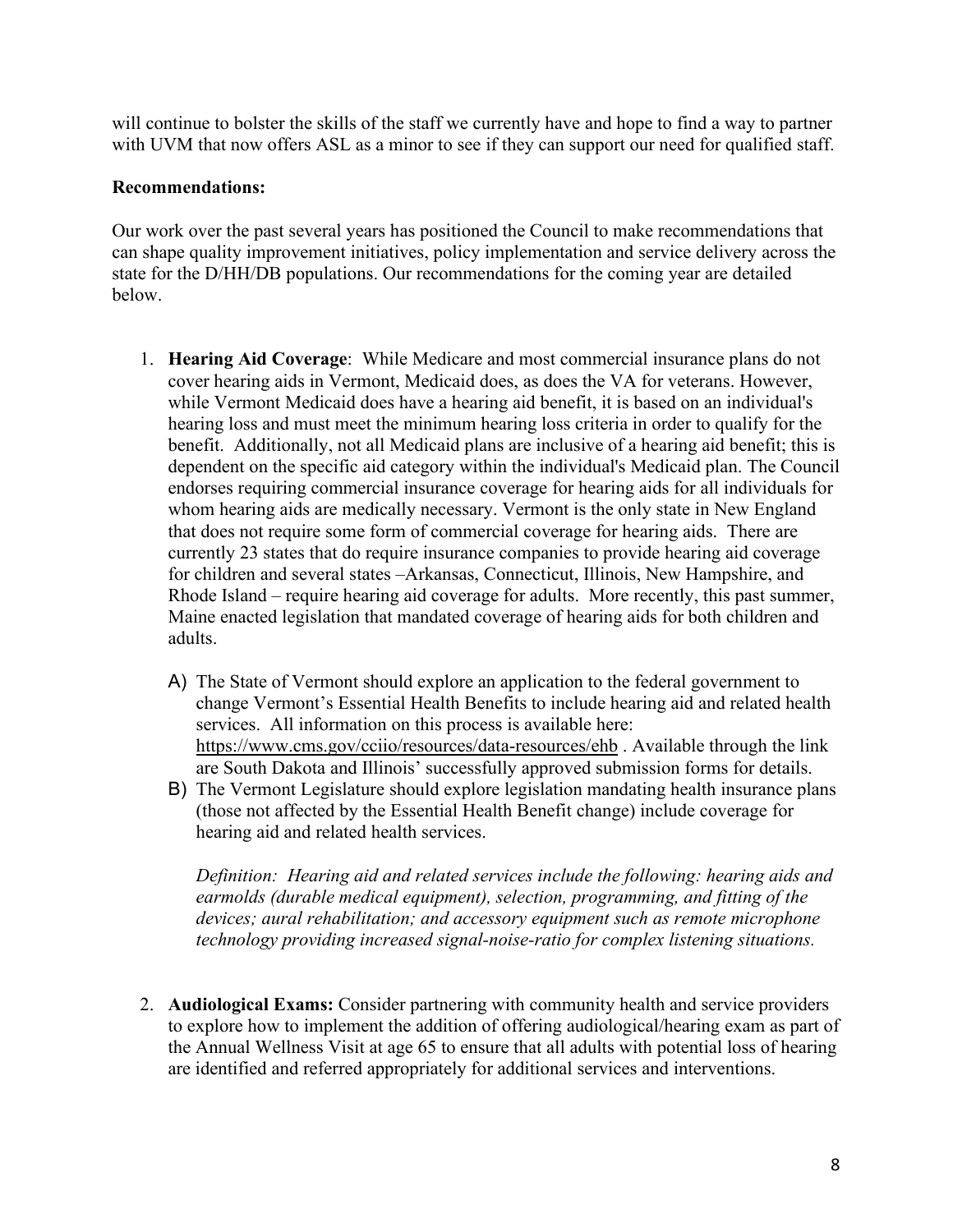- 3. **Data Collection, Collation and Tracking** for adults and older Vermonters who are Deaf or Hard of Hearing is nearly non-existent, leaving a void in information regarding this sector of the population. **Data on school age children** who are Deaf, Hard of Hearing or DeafBlind, who do not receive their services through Nine East Network consultants, is also lacking. The Council recommends that the newly created Director be charged with developing a plan to improve and enhance data and tracking in collaboration with the Agency of Human Services and the Agency of Education.
- 4. Explore ways to enhance and **grow the number of qualified ASL interpreters** with a focus on tactile interpreters able to facilitate communication for individuals who are DeafBlind. Charge the Council with formulating recommendations to address this issue and with an exploration of the efficacy of the development of a Video Remote Interpreters network or contract in order to improve access to interpretation services for all Vermonters, particularly in more rural areas.
- 5. **Consider the mental health needs** of individuals who are Deaf, Hard of Hearing and DeafBlind and develop a list of mental health professionals who can communicate directly with individuals who are Deaf and DeafBlind through the use of ASL that is easily accessible to all Vermonters with hearing loss.

#### **Notable Accomplishments Across Deaf, Hard of Hearing, and DeafBlind Services in Vermont in 2019:**

- Act meetings (quarterly when possible) -The Deaf and Hard of Hearing Program at Nine East Network, Audiologists and VTEHDI meet to discuss opportunities and challenges across the state
- Annual VTEHDI Dinner Meeting- May 2019-Updates, training and collaboration between VTEHDI, VTH&V, Parent Advisors and Audiologists.
- Annual All-Day Birth Hospital Hearing Screener Administrators meeting (May 2019) education, training and updates.
- Grant Application-HRSA new 4 year (April 1, 2020 to March 31, 2024, \$235,000 per year) application for funding of Vermont's Early Hearing Detection and Intervention Program at the Vermont Department of Health submitted on November 8, 2019. Notice of awards are expected in March of 2020. The HRSA funding opportunity supports the staff of the VTEHDI program, tracking and surveillance activities, parent family engagement and early intervention activities as outlined by the goals and objectives included in the application.
- Education and Trainings; Jan Dec 2019:

 -EHDI Annual Meeting: March of 2019 in Chicago, Illinois. Attendees from Vermont included VTEHDI Staff, Parents (VTH&V) and Early Intervention Parent Infant Advisors (Deaf and Hard of Hearing Program Nine East Network)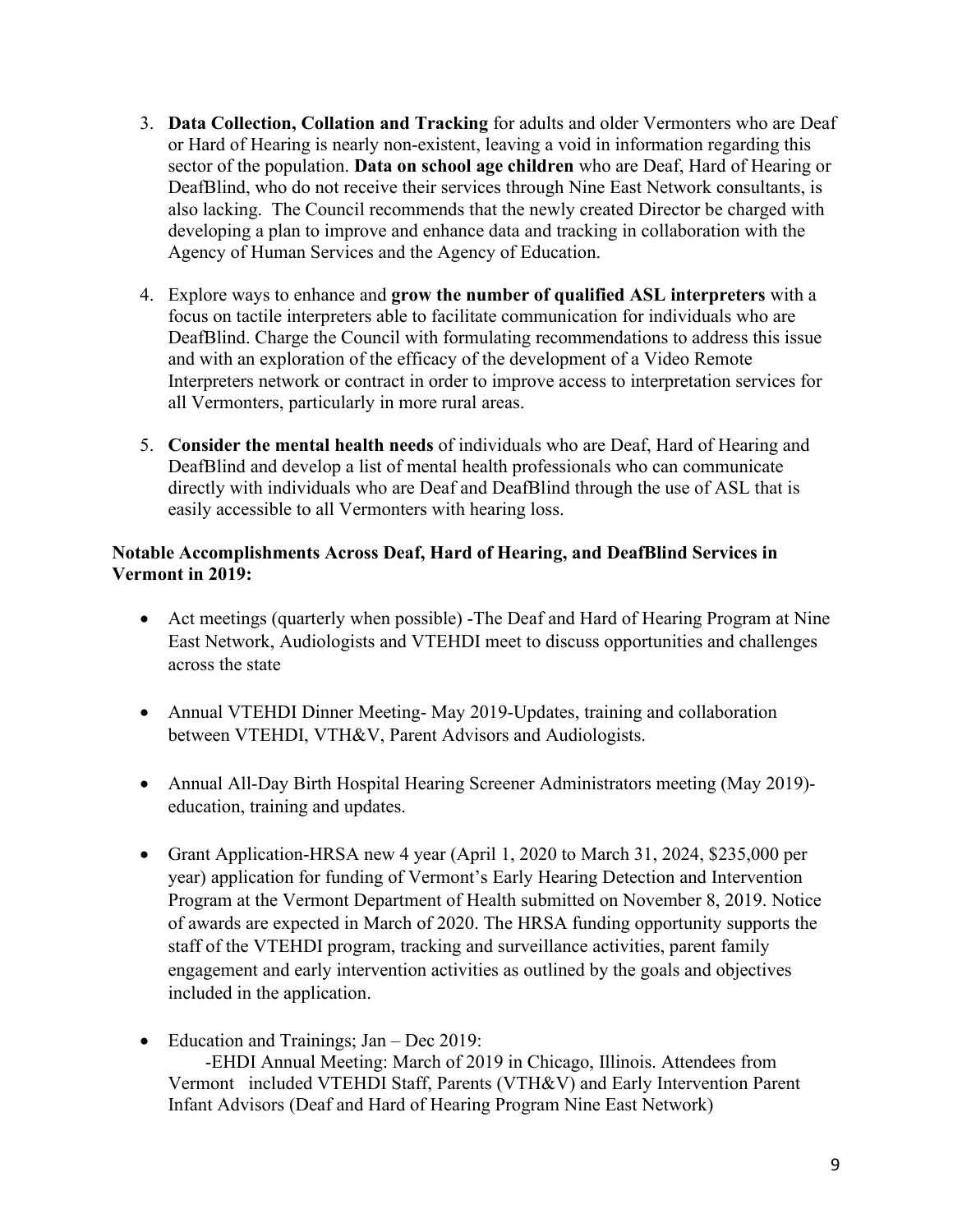- Legal Issues re: Hard of Hearing and Deafness by Bruce Goldstein: This training was sponsored by NEN and the Higher Education Collaborative. Professionals, Family members, and Individuals who are deaf or hard of hearing made up the seventy-nine attendees' participants.

 - National H&V Conference: Washington, DC 2019- VTEHDI Program Director and North Carolina Director presented a grant writing instructional session at the H&V Leadership Conference.

• Vermont Hands & Voices (VTH&V), a parent-led nonprofit dedicated to serving families who have a deaf or hard of hearing child, has had a productive year. Aided by HRSA grant funding through the Vermont Early Hearing Detection and Intervention Program (VTEHDI), VTH&V has been able to simultaneously increase outreach efforts and host social and educational events for Vermont families. The former has included creating and disseminating a new brochure, launching an accessible and engaging website (vthv.org), and actively sharing information and articles on Facebook. This work has resulted in tripling membership over the past year to 180 families and professionals, including about 30 D/HH adults. Events included pumpkin picking, a music morning for younger children, playgroups, and a holiday party with a signing Santa, co-hosted with VTAD. Organization leaders have been able to attend the EHDI conference in Chicago and the H&V conference in Washington DC, resulting in opportunities to learn new information and to connect with other state chapters and national organizations.

#### **Role of the Newly Created Deaf, Hard of Hearing and DeafBlind Services Director:**

This newly created position was created during the 2019 Legislative session. The position will sit in the Department of Disabilities, Aging and Independent Living in the Commissioner's Office. To date, we have advertised and collected a strong slate of candidates for the role, with first round interviews completed in early December. The Council has played an active role in the recruitment efforts for this position, has contributed interview questions and will have the opportunity to meet and talk with the final candidates prior to a hiring decision. We hope to have an individual on board by the beginning of February.

The position is designed to play a broad, global role across the state. They will work towards ensuring:

- The coordination of available services and resources;
- That available data on prevalence and services is tracked and collected efficiently;
- That professional services are enhanced appropriately
- That we continue to focus on accessibility of services, language and communications
- Effective outreach and public advocacy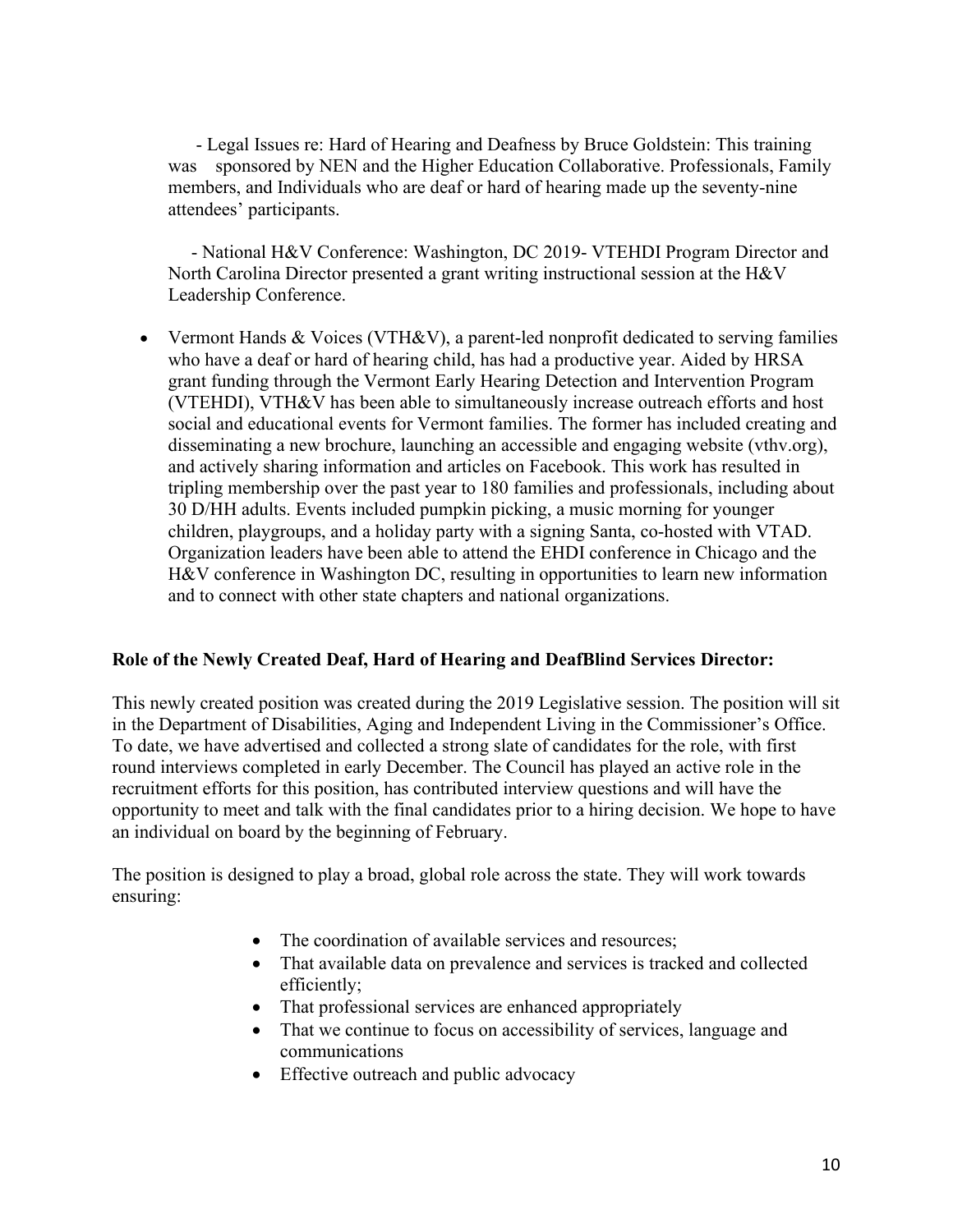Additionally, the Director will work closely with the Advisory Council, utilizing the membership to assess needs and offer input and guidance on direction for statewide work as well as for support in specific work and projects. As a Council, we have already identified some key areas of focus for this individual. These include:

- Outreach to Nursing Homes, Residential Care Homes and Adult Day Programs to ensure information and education about hearing loss and support for hearing assessments and programmatic modifications to ensure cultural competency for staff serving individuals who are Deaf, Hard of Hearing and DeafBlind through partnership with the DAIL State Unit on Aging
- Development of a Partnership with the Department of Corrections to ensure communication supports for inmates who are Deaf, Hard of Hearing and DeafBlind
- Development of a Partnership with the Department of Health, Division of Alcohol and Drug Abuse Programs to ensure access to treatment and recovery services for individuals who are Deaf, Hard of Hearing and DeafBlind.
- Development of a Partnership with the Department of Mental Health to ensure access to treatment and recovery services for individuals who are Deaf, Hard of Hearing and DeafBlind
- Exploration of ADA requests, successes and failures across the state for individuals who are Deaf, Hard of hearing and DeafBlind in order to understand systems issues and increase the rates of success.

# **Conclusion:**

In order to meet the ongoing needs of individuals who are Deaf, Hard of Hearing and DeafBlind, is it clear that we need to leverage existing and available resources and weave them into a cohesive system of care. Along both the age spectrum and the spectrum of minor hearing loss to profound deafness, services and supports can make a difference in the lives of impacted individuals, improving opportunities for social connection, education, and employment. The members of the Vermont Deaf, Hard of Hearing and DeafBlind Advisory Council stand ready to support the Deaf, Hard of Hearing and DeafBlind Services Director to create a more cohesive and integrated system that helps to address the needs of this population for hearing aids, educational supports, improved access to interpreters, data collection and compilation and mental health supports.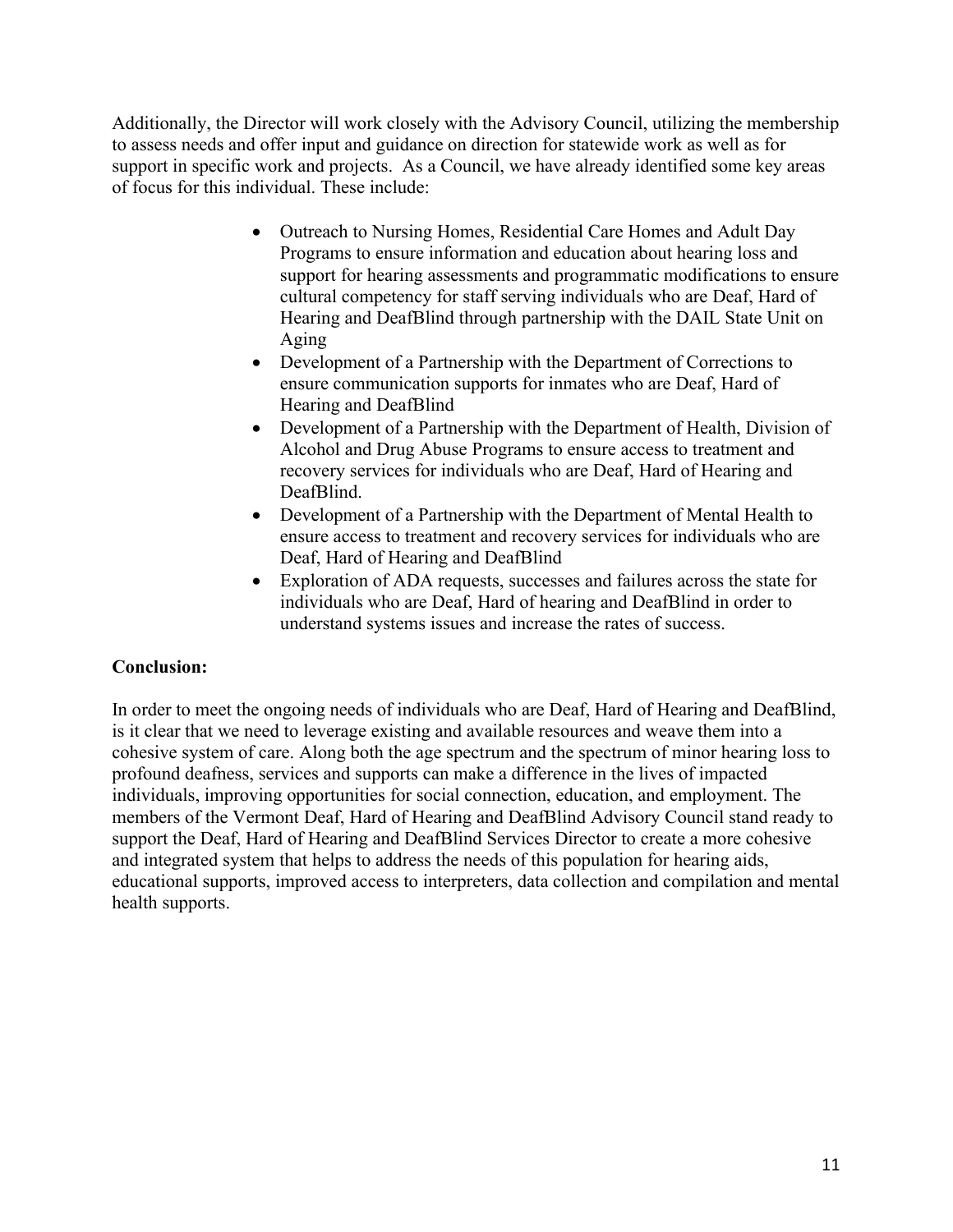# **Appendix and References**

| <b>Membership of the Vermont Deaf, Hard of Hearing and DeafBlind Council</b> |  |  |  |  |
|------------------------------------------------------------------------------|--|--|--|--|
|                                                                              |  |  |  |  |

| Last          | <b>First</b> | <b>Association</b>                                                                |  |  |
|---------------|--------------|-----------------------------------------------------------------------------------|--|--|
| <b>Baker</b>  | Deb          | Hard of Hearing Community<br>Member                                               |  |  |
| <b>Briggs</b> | Amelia       | <b>Community Member Parent</b><br>DeafBlind Child                                 |  |  |
| Chalmers      | Rebecca      | Parent Member                                                                     |  |  |
| Vacant        |              | Deaf Vermonters Advocacy<br>Services                                              |  |  |
| Gallo         | Ralph        | Deaf Community Member                                                             |  |  |
| Gifford       | Alan         | Deaf Community Member                                                             |  |  |
| Hazard        | Linda        | <b>VTEHDI Program Director</b>                                                    |  |  |
| Henry         | Sharon       | <b>Parent Member</b>                                                              |  |  |
| Howes         | Danielle     | <b>Children's Integrated Services</b><br>Designee                                 |  |  |
| Hudson        | <b>Bill</b>  | Statewide Coordinator of<br>Deaf/Hard of Hearing Services<br>for VocRehab Vermont |  |  |
| Hutt          | Monica       | <b>AHS</b> Designee                                                               |  |  |
| Kimmerly      | Susan        | Nine East Network Assistant<br>President                                          |  |  |
| Harris        | Tracy        | <b>AOE</b> Designee                                                               |  |  |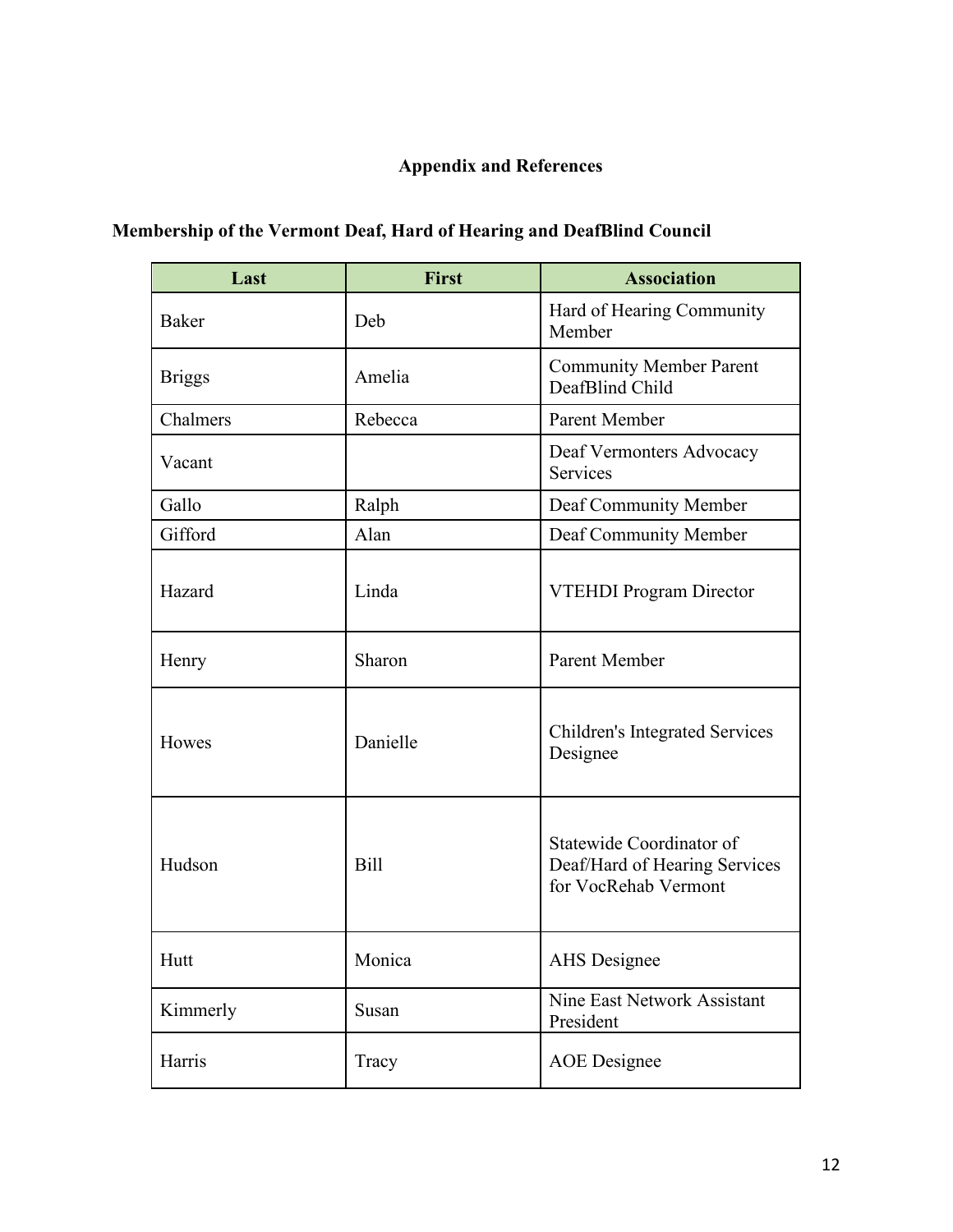| <b>Nease</b> | <b>Brigid</b> | Superintendent                      |  |  |
|--------------|---------------|-------------------------------------|--|--|
| Pendlebury   | Will          | DeafBlind Community Member          |  |  |
| Siegel       | Laura         | Vermont Association of the<br>Deaf  |  |  |
| Sousa        | Sherry        | Special Educator                    |  |  |
| Stefanski    | Julie         | Audiologist                         |  |  |
| Van Tassel   | AJ            | Hard of Hearing Community<br>Member |  |  |
| Vacant       |               | Deaf Education Specialist           |  |  |
| Weppler      | Spenser       | Hard of Hearing Community<br>Member |  |  |
| Williamson   | Amy           | Professional Interpreter            |  |  |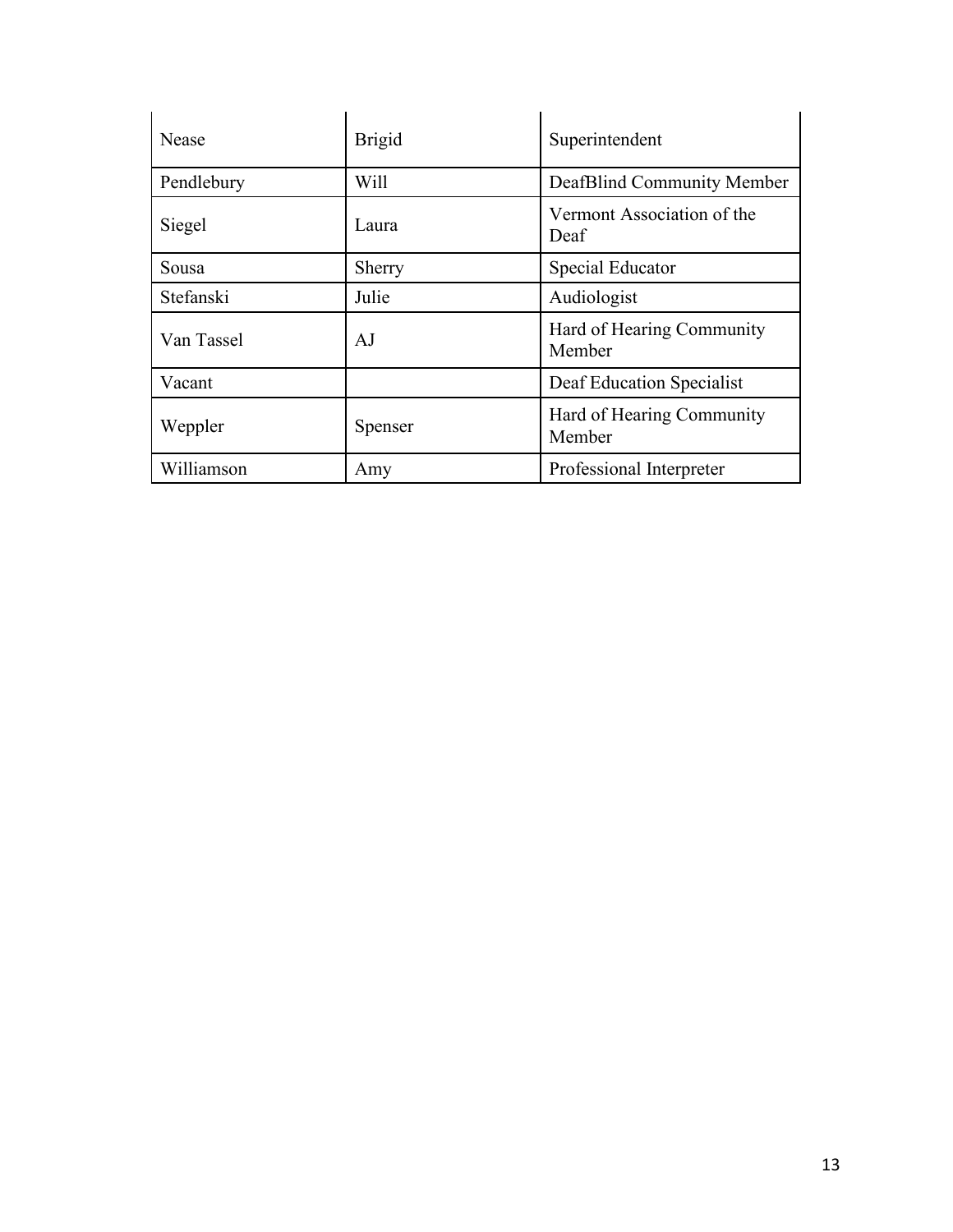Citations:

"Hearing Health Care for Adults: Priorities for Improving Access and Affordability". 2016. National Academy of Science: Report in Brief [\(PDF\)](https://nam05.safelinks.protection.outlook.com/?url=http:%2F%2Fnationalacademies.org%2Fhmd%2F%7E%2Fmedia%2FFiles%2FReport%2520Files%2F2016%2FHearing%2FHearing-RiB.pdf&data=02%7C01%7Cjulie.stefanski%40uvmhealth.org%7C45266cefaf7e4cebdb8408d775ab6586%7C5fc09f37dc5a489395c0ae3bb5ef18df%7C0%7C1%7C637107251331125797&sdata=VmtWVBVvBRKrs5w%2BA31MDvSapMCe5x%2FZ%2B%2Bg6WOiILOA%3D&reserved=0) Report Recommendations [\(PDF\)](https://nam05.safelinks.protection.outlook.com/?url=http:%2F%2Fnationalacademies.org%2Fhmd%2F%7E%2Fmedia%2FFiles%2FReport%2520Files%2F2016%2FHearing%2FHearing-Recs.pdf&data=02%7C01%7Cjulie.stefanski%40uvmhealth.org%7C45266cefaf7e4cebdb8408d775ab6586%7C5fc09f37dc5a489395c0ae3bb5ef18df%7C0%7C1%7C637107251331135791&sdata=TocF50cpz643wvczyhQAocCCUbtziqiARlXbAr6hw8Y%3D&reserved=0);

"The Promise of Assistive Technology to Enhance Activity and Work Participation" National Academy of Science. 2017 Available at: [https://www.nap.edu/catalog/24740/the-promise-of](https://www.nap.edu/catalog/24740/the-promise-of-%20assistive-technology-to-enhance-activity-and-work-%20participation)[assistive-technology-to-enhance-activity-and-work-](https://www.nap.edu/catalog/24740/the-promise-of-%20assistive-technology-to-enhance-activity-and-work-%20participation) participation Chapter 5

"Aging America & Hearing Loss: Imperative for Improved Hearing Technologies" President's Council of Advisors on Science and Technology (PCAST) 2015 Available at: [https://obamawhitehouse.archives.gov/sites/default/files/microsites/ostp/PCAST/pcast\\_hearin](https://nam05.safelinks.protection.outlook.com/?url=https%3A%2F%2Fobamawhitehouse.archives.gov%2Fsites%2Fdefault%2Ffiles%2Fmicrosites%2Fostp%2FPCAST%2Fpcast_hearing_tech_letterreport_final.pdf&data=02%7C01%7Cjulie.stefanski%40uvmhealth.org%7C45266cefaf7e4cebdb8408d775ab6586%7C5fc09f37dc5a489395c0ae3bb5ef18df%7C0%7C1%7C637107251331155782&sdata=B%2BRFNrX7NEDqpeYLjS1tQRj1rooT1IGGeFMVAgVHNjM%3D&reserved=0) [g\\_tech\\_letterreport\\_final.pdf](https://nam05.safelinks.protection.outlook.com/?url=https%3A%2F%2Fobamawhitehouse.archives.gov%2Fsites%2Fdefault%2Ffiles%2Fmicrosites%2Fostp%2FPCAST%2Fpcast_hearing_tech_letterreport_final.pdf&data=02%7C01%7Cjulie.stefanski%40uvmhealth.org%7C45266cefaf7e4cebdb8408d775ab6586%7C5fc09f37dc5a489395c0ae3bb5ef18df%7C0%7C1%7C637107251331155782&sdata=B%2BRFNrX7NEDqpeYLjS1tQRj1rooT1IGGeFMVAgVHNjM%3D&reserved=0)

Bainbridge KE , Ramachandran V . Hearing aid use among older U.S. adults; the National Health and Nutrition Examination Survey, 2005–2006 and 2009–2010. [Ear Hear.](https://nam05.safelinks.protection.outlook.com/?url=https%3A%2F%2Fwww.ncbi.nlm.nih.gov%2Fpubmed%2F24521924&data=02%7C01%7Cjulie.stefanski%40uvmhealth.org%7C45266cefaf7e4cebdb8408d775ab6586%7C5fc09f37dc5a489395c0ae3bb5ef18df%7C0%7C0%7C637107251331035835&sdata=FWc54UyI8WFTsffbOtV3g7QY%2BNhb%2B1LUu8pLllvTpn8%3D&reserved=0) 2014 May-Jun;35(3):289-94.

Calcus A, Tuomainen O, Campos A, Rosen S, Halliday LF. Functional brain alterations following mild-to-moderate sensorineural hearing loss in children. *Elife*. 2019;8:e46965. Published 2019 Oct 1. doi:10.7554/eLife.46965 Available at: <https://elifesciences.org/articles/46965> and <https://www.ncbi.nlm.nih.gov/pmc/articles/PMC6828531/>

[Cho YS,](https://nam05.safelinks.protection.outlook.com/?url=https%3A%2F%2Fwww.ncbi.nlm.nih.gov%2Fpubmed%2F%3Fterm%3DCho%2520YS%255BAuthor%255D%26cauthor%3Dtrue%26cauthor_uid%3D31095263&data=02%7C01%7Cjulie.stefanski%40uvmhealth.org%7C45266cefaf7e4cebdb8408d775ab6586%7C5fc09f37dc5a489395c0ae3bb5ef18df%7C0%7C0%7C637107251331035835&sdata=hboO2P8yhYUz%2Bz2ho7DUPvU9fa4LujFTl1ZWam6GhgY%3D&reserved=0) [Park SY,](https://nam05.safelinks.protection.outlook.com/?url=https%3A%2F%2Fwww.ncbi.nlm.nih.gov%2Fpubmed%2F%3Fterm%3DPark%2520SY%255BAuthor%255D%26cauthor%3Dtrue%26cauthor_uid%3D31095263&data=02%7C01%7Cjulie.stefanski%40uvmhealth.org%7C45266cefaf7e4cebdb8408d775ab6586%7C5fc09f37dc5a489395c0ae3bb5ef18df%7C0%7C0%7C637107251331045829&sdata=gfFeR5BIJXXobF%2FWZCMeHeNFL0NzKZZIgkYiJweorc0%3D&reserved=0) [Seol HY,](https://nam05.safelinks.protection.outlook.com/?url=https%3A%2F%2Fwww.ncbi.nlm.nih.gov%2Fpubmed%2F%3Fterm%3DSeol%2520HY%255BAuthor%255D%26cauthor%3Dtrue%26cauthor_uid%3D31095263&data=02%7C01%7Cjulie.stefanski%40uvmhealth.org%7C45266cefaf7e4cebdb8408d775ab6586%7C5fc09f37dc5a489395c0ae3bb5ef18df%7C0%7C0%7C637107251331055822&sdata=M1fnt2uC5Q%2B02Fs1Qtt5fX8sXhVGeCiXe33Ri0hDj7s%3D&reserved=0) [Lim JH,](https://nam05.safelinks.protection.outlook.com/?url=https%3A%2F%2Fwww.ncbi.nlm.nih.gov%2Fpubmed%2F%3Fterm%3DLim%2520JH%255BAuthor%255D%26cauthor%3Dtrue%26cauthor_uid%3D31095263&data=02%7C01%7Cjulie.stefanski%40uvmhealth.org%7C45266cefaf7e4cebdb8408d775ab6586%7C5fc09f37dc5a489395c0ae3bb5ef18df%7C0%7C0%7C637107251331055822&sdata=08zLtinV4sgxkkuaTpKr1PJ58enwU3Qwis3qZRjuUK4%3D&reserved=0) [Cho YS,](https://nam05.safelinks.protection.outlook.com/?url=https%3A%2F%2Fwww.ncbi.nlm.nih.gov%2Fpubmed%2F%3Fterm%3DCho%2520YS%255BAuthor%255D%26cauthor%3Dtrue%26cauthor_uid%3D31095263&data=02%7C01%7Cjulie.stefanski%40uvmhealth.org%7C45266cefaf7e4cebdb8408d775ab6586%7C5fc09f37dc5a489395c0ae3bb5ef18df%7C0%7C0%7C637107251331065813&sdata=u9uXDdlSdTCO8Uj44YTVF%2BSQkzR5mAz%2Bcj%2BZOy73BWs%3D&reserved=0) [Hong SH,](https://nam05.safelinks.protection.outlook.com/?url=https%3A%2F%2Fwww.ncbi.nlm.nih.gov%2Fpubmed%2F%3Fterm%3DHong%2520SH%255BAuthor%255D%26cauthor%3Dtrue%26cauthor_uid%3D31095263&data=02%7C01%7Cjulie.stefanski%40uvmhealth.org%7C45266cefaf7e4cebdb8408d775ab6586%7C5fc09f37dc5a489395c0ae3bb5ef18df%7C0%7C0%7C637107251331075808&sdata=WJgQWwq%2BhF7IG16YzYzmo%2FCA%2FMgVDOZ7rWCyUo1M0NA%3D&reserved=0) and [Moon IJ](https://nam05.safelinks.protection.outlook.com/?url=https%3A%2F%2Fwww.ncbi.nlm.nih.gov%2Fpubmed%2F%3Fterm%3DMoon%2520IJ%255BAuthor%255D%26cauthor%3Dtrue%26cauthor_uid%3D31095263&data=02%7C01%7Cjulie.stefanski%40uvmhealth.org%7C45266cefaf7e4cebdb8408d775ab6586%7C5fc09f37dc5a489395c0ae3bb5ef18df%7C0%7C0%7C637107251331075808&sdata=nTtUYFcf%2FfEaw57WBjSC9r4xWlOcNC4IAIGigBjkdNM%3D&reserved=0) Clinical Performance Evaluation of a Personal Sound Amplification Product vs a Basic Hearing Aid and a Premium Hearing Aid. [JAMA Otolaryngol Head Neck Surg.](https://nam05.safelinks.protection.outlook.com/?url=https%3A%2F%2Fwww.ncbi.nlm.nih.gov%2Fpubmed%2F31095263&data=02%7C01%7Cjulie.stefanski%40uvmhealth.org%7C45266cefaf7e4cebdb8408d775ab6586%7C5fc09f37dc5a489395c0ae3bb5ef18df%7C0%7C0%7C637107251331085810&sdata=0LX4cUZel0sAPTe0VhJVBgS%2FYR6LPykbBOQCYcwtbAw%3D&reserved=0) 2019 Jun 1;145(6):516-522. doi: 10.1001/jamaoto.2019.0667.

Golub JS, Brickman AM, Ciarleglio AJ, Schupf N, Luchsinger JA. Association of Subclinical Hearing Loss With Cognitive Performance. *JAMA Otolaryngol Head Neck Surg.* Published online November 14, 2019. doi[:https://doi.org/10.1001/jamaoto.2019.3375](https://doi.org/10.1001/jamaoto.2019.3375) 

Kochkin S. 2010. Compensation equity in the workplace. The Hearing Journal 63(10)1-2. Available at: [https://www.hearing.org/hearingorg/document](https://nam05.safelinks.protection.outlook.com/?url=https%3A%2F%2Fwww.hearing.org%2Fhearingorg%2Fdocument-server%2F%3Fcfp%3Dhearingorg%2Fassets%2FFile%2Fpublic%2Fmarketrak%2FMarkeTrak-VIII_The-Efficacy-of-Hearing-Aids-in-Achieving-Compensation-Equity-in-the-Workplace.pdf&data=02%7C01%7Cjulie.stefanski%40uvmhealth.org%7C45266cefaf7e4cebdb8408d775ab6586%7C5fc09f37dc5a489395c0ae3bb5ef18df%7C0%7C1%7C637107251331095805&sdata=ciHt6%2BDF5Q0AWLZZEitLIMjhQbAkppJYs7q4nGdajCA%3D&reserved=0)[server/?cfp=hearingorg/assets/File/public/marketrak/MarkeTrak-VIII\\_The-Efficacy-of-Hearing-](https://nam05.safelinks.protection.outlook.com/?url=https%3A%2F%2Fwww.hearing.org%2Fhearingorg%2Fdocument-server%2F%3Fcfp%3Dhearingorg%2Fassets%2FFile%2Fpublic%2Fmarketrak%2FMarkeTrak-VIII_The-Efficacy-of-Hearing-Aids-in-Achieving-Compensation-Equity-in-the-Workplace.pdf&data=02%7C01%7Cjulie.stefanski%40uvmhealth.org%7C45266cefaf7e4cebdb8408d775ab6586%7C5fc09f37dc5a489395c0ae3bb5ef18df%7C0%7C1%7C637107251331095805&sdata=ciHt6%2BDF5Q0AWLZZEitLIMjhQbAkppJYs7q4nGdajCA%3D&reserved=0)[Aids-in-Achieving-Compensation-Equity-in-the-Workplace.pdf](https://nam05.safelinks.protection.outlook.com/?url=https%3A%2F%2Fwww.hearing.org%2Fhearingorg%2Fdocument-server%2F%3Fcfp%3Dhearingorg%2Fassets%2FFile%2Fpublic%2Fmarketrak%2FMarkeTrak-VIII_The-Efficacy-of-Hearing-Aids-in-Achieving-Compensation-Equity-in-the-Workplace.pdf&data=02%7C01%7Cjulie.stefanski%40uvmhealth.org%7C45266cefaf7e4cebdb8408d775ab6586%7C5fc09f37dc5a489395c0ae3bb5ef18df%7C0%7C1%7C637107251331095805&sdata=ciHt6%2BDF5Q0AWLZZEitLIMjhQbAkppJYs7q4nGdajCA%3D&reserved=0)

Kochkin S. MarketTrak VII: Obstacles to adult non‐user adoption of hearing aids. *The Hearing Journal*. 2007; 60(4):24‐50. Available at http://www.betterhearing.org/sites/default/files/hearingpedia[resources/M7\\_Barriers\\_to\\_hearing\\_aid\\_usage.pdf. Last accessed September 2015.](https://nam05.safelinks.protection.outlook.com/?url=http:%2F%2Fwww.betterhearing.org%2Fsites%2Fdefault%2Ffiles%2Fhearingpedia%E2%80%90resources%2FM7_Barriers_to_hearing_aid_usage.pdf.%2520Last%2520accessed%2520September%25202015&data=02%7C01%7Cjulie.stefanski%40uvmhealth.org%7C45266cefaf7e4cebdb8408d775ab6586%7C5fc09f37dc5a489395c0ae3bb5ef18df%7C0%7C1%7C637107251331095805&sdata=ztJp2f%2BmJK4fN5Vai8zyKgPc5Hr0po8CWdlSN7blUBI%3D&reserved=0)

Maharani, A., Dawes, P., Nazroo, J., Tampubolon, G., Pendleton, N., SENSE-Cog WP1 group,... & Constantinidou, F. (2018). Longitudinal relationship between hearing aid use and cognitive